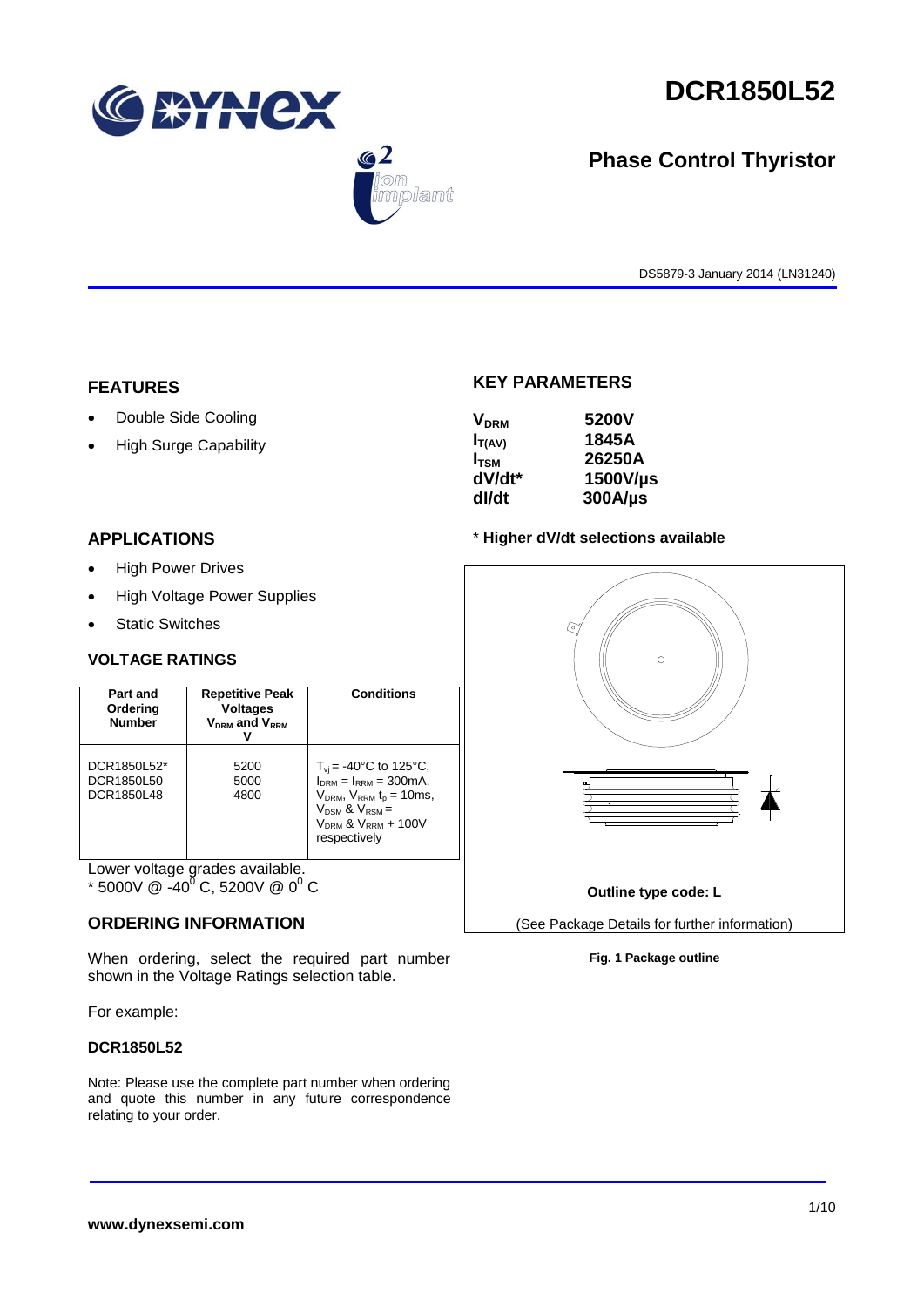



# **CURRENT RATINGS**

**Tcase = 60°C unless stated otherwise**

| Symbol                    | <b>Parameter</b>                                  | <b>Test Conditions</b> |      | <b>Units</b> |
|---------------------------|---------------------------------------------------|------------------------|------|--------------|
| <b>Double Side Cooled</b> |                                                   |                        |      |              |
| $I_{T(AV)}$               | Half wave resistive load<br>Mean on-state current |                        | 1845 | A            |
| I <sub>T(RMS)</sub>       | <b>RMS</b> value                                  | -                      | 2898 | Α            |
| Iт                        | Continuous (direct) on-state current              |                        | 2719 | Α            |

# **SURGE RATINGS**

| Symbol      | <b>Parameter</b>                        | <b>Test Conditions</b>                            | Max.  | Units             |
|-------------|-----------------------------------------|---------------------------------------------------|-------|-------------------|
| <b>ITSM</b> | Surge (non-repetitive) on-state current | 10ms half sine, $T_{\text{case}} = 125^{\circ}$ C | 26.25 | kA                |
| $l^2t$      | $I2t$ for fusing                        | $V_R = 0$                                         | 3.45  | MA <sup>2</sup> s |

# **THERMAL AND MECHANICAL RATINGS**

| Symbol                         | <b>Parameter</b>                      | <b>Test Conditions</b>                      |             | Min.           | Max.   | <b>Units</b> |
|--------------------------------|---------------------------------------|---------------------------------------------|-------------|----------------|--------|--------------|
| $R_{th(j-c)}$                  | Thermal resistance – junction to case | Double side cooled                          | DC          |                | 0.0117 | °C/W         |
|                                |                                       | Single side cooled                          | Anode DC    | ٠              | 0.0187 | °C/W         |
|                                |                                       |                                             | Cathode DC  | $\blacksquare$ | 0.0329 | °C/W         |
| $R_{th(c-h)}$                  | Thermal resistance – case to heatsink | Clamping force 37kN<br>Double side          |             | ٠              | 0.0025 | °C/W         |
|                                |                                       | (with mounting compound)                    | Single side |                | 0.005  | °C/W         |
| $T_{\rm\scriptscriptstyle VI}$ | Virtual junction temperature          | Blocking V <sub>DRM</sub> / <sub>VRRM</sub> |             |                | 125    | °C           |
| $T_{\text{stg}}$               | Storage temperature range             |                                             |             | $-55$          | 125    | °C           |
| $F_m$                          | Clamping force                        |                                             |             | 33.0           | 41.0   | kN           |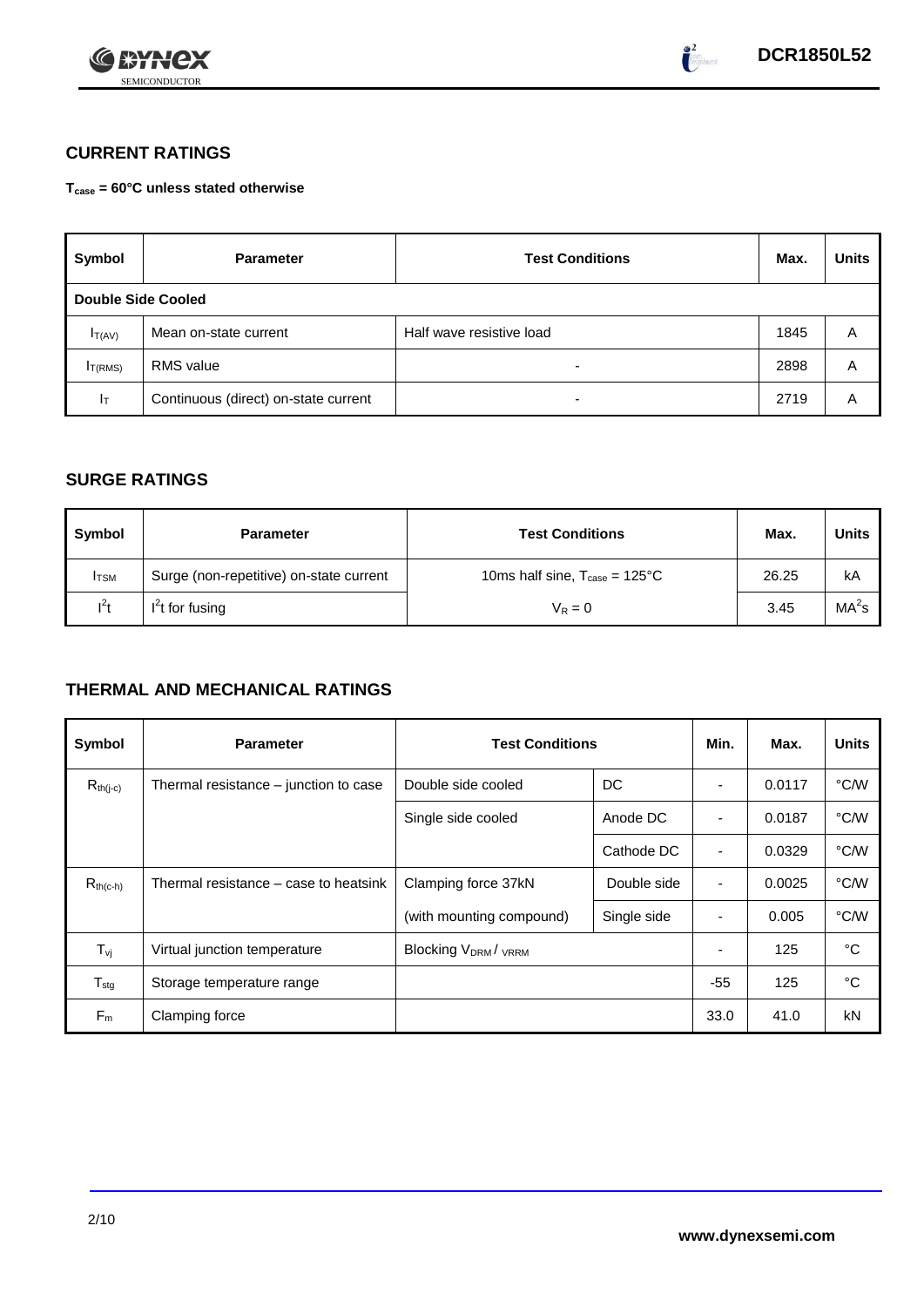

# **DYNAMIC CHARACTERISTICS**

| Symbol           | <b>Parameter</b><br><b>Test Conditions</b>    |                                                                                                 | Min.            | Max.                     | <b>Units</b> |           |
|------------------|-----------------------------------------------|-------------------------------------------------------------------------------------------------|-----------------|--------------------------|--------------|-----------|
| <b>IRRM/IDRM</b> | Peak reverse and off-state current            | At $V_{RRM}/V_{DRM}$ , $T_{case} = 125^{\circ}C$                                                |                 | $\blacksquare$           | 300          | mA        |
| dV/dt            | Max. linear rate of rise of off-state voltage | To 67% $V_{DRM}$ , T <sub>i</sub> = 125°C, gate open                                            |                 | $\overline{\phantom{a}}$ | 1500         | $V/\mu s$ |
| dl/dt            | Rate of rise of on-state current              | From 67% $V_{DRM}$ to 2x $I_{T(AV)}$                                                            | Repetitive 50Hz | $\blacksquare$           | 150          | $A/\mu s$ |
|                  |                                               | Gate source 30V, 10 $\Omega$ ,                                                                  | Non-repetitive  |                          | 300          | $A/\mu s$ |
|                  |                                               | $t_r < 0.5 \mu s$ , T <sub>i</sub> = 125°C                                                      |                 |                          |              |           |
| $V_{T(TO)}$      | Threshold voltage - Low level                 | 500A to 2000A at $T_{\text{case}} = 125^{\circ}C$                                               |                 |                          | 0.932        | V         |
|                  | Threshold voltage - High level                | 2000A to 7000A at $T_{\text{case}} = 125^{\circ}$ C                                             |                 |                          | 1.100        | $\vee$    |
| $r_{\text{T}}$   | On-state slope resistance - Low level         | 500A to 2000A at $T_{\text{case}} = 125^{\circ}C$                                               |                 |                          | 0.434        | $m\Omega$ |
|                  | On-state slope resistance - High level        | 2000A to 7000A at $T_{\text{case}} = 125^{\circ}$ C                                             |                 |                          | 0.346        | $m\Omega$ |
| $t_{\text{qd}}$  | Delay time                                    | $V_D = 67\% V_{DRM}$ , gate source 30V, 10 $\Omega$                                             |                 |                          | 3            | μs        |
|                  |                                               | $t_r = 0.5 \mu s$ , $T_i = 25$ °C                                                               |                 |                          |              |           |
| $t_q$            | Turn-off time                                 | $T_i$ = 125°C, $V_R$ = 200V, dl/dt = 1A/µs,                                                     |                 | 700                      | 1100         | $\mu s$   |
|                  |                                               | $dV_{DR}/dt = 20V/\mu s$ linear                                                                 |                 |                          |              |           |
| $Q_{\rm S}$      | Stored charge                                 | $I_T = 2000A$ , $T_i = 125^{\circ}C$ , dl/dt - 1A/µs,                                           |                 | 1200                     | 2800         | μC        |
| IL.              | Latching current                              | $T_i = 25^{\circ}C$ , $V_D = 5V$                                                                |                 | $\overline{\phantom{a}}$ | 3            | A         |
| Iн               | Holding current                               | $T_i = 25^{\circ}C$ , R <sub>G-K</sub> = $\infty$ , I <sub>TM</sub> = 500A, I <sub>T</sub> = 5A |                 |                          | 300          | mA        |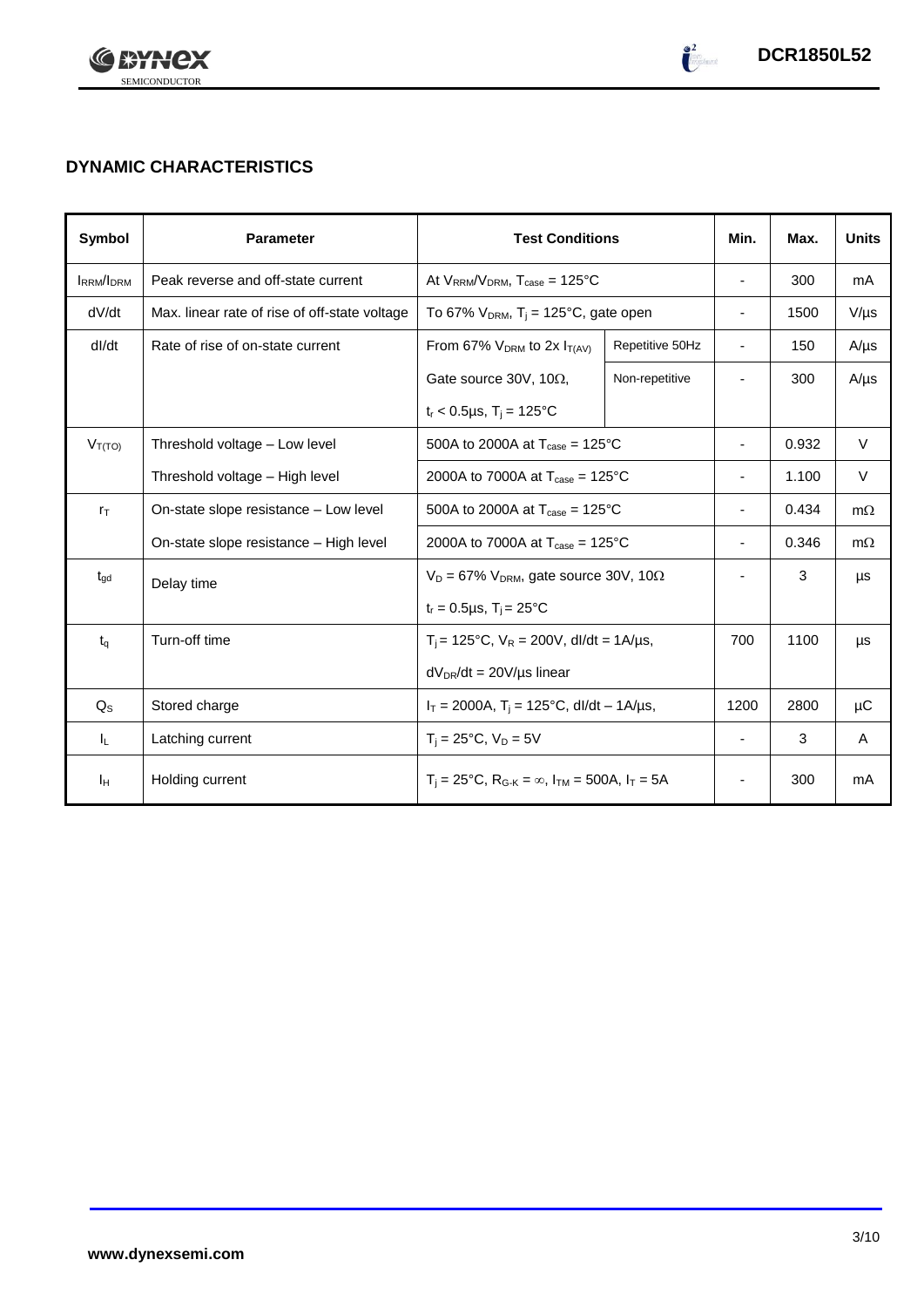

# **GATE TRIGGER CHARACTERISTICS AND RATINGS**

| Symbol          | <b>Parameter</b>         | <b>Test Conditions</b>                       | Max. | <b>Units</b> |
|-----------------|--------------------------|----------------------------------------------|------|--------------|
| V <sub>GT</sub> | Gate trigger voltage     | $V_{DRM} = 5V$ , $T_{case} = 25^{\circ}C$    | 1.5  | V            |
| VGD             | Gate non-trigger voltage | At 50% $V_{DRM}$ , $T_{case} = 125^{\circ}C$ | 0.4  | V            |
| IGТ             | Gate trigger current     | $V_{DRM}$ = 5V, $T_{case}$ = 25°C            | 350  | mA           |
| lgd             | Gate non-trigger current | At 50% $V_{DRM}$ , $T_{case} = 125$ °C       | 15   | mA           |

# **CURVES**



## **Fig.2 Maximum & minimum on-state characteristics**

 $V_{TM}$  **EQUATION** Where  $A = -0.142705$  $B = 0.203033$  $V_{TM} = A + B\ln(I_T) + C.I_T + D.\sqrt{I_T}$  C = 0.000358  $D = -0.00751$ these values are valid for  $T_i = 125^{\circ}C$  for  $I_T$  100A to 7200A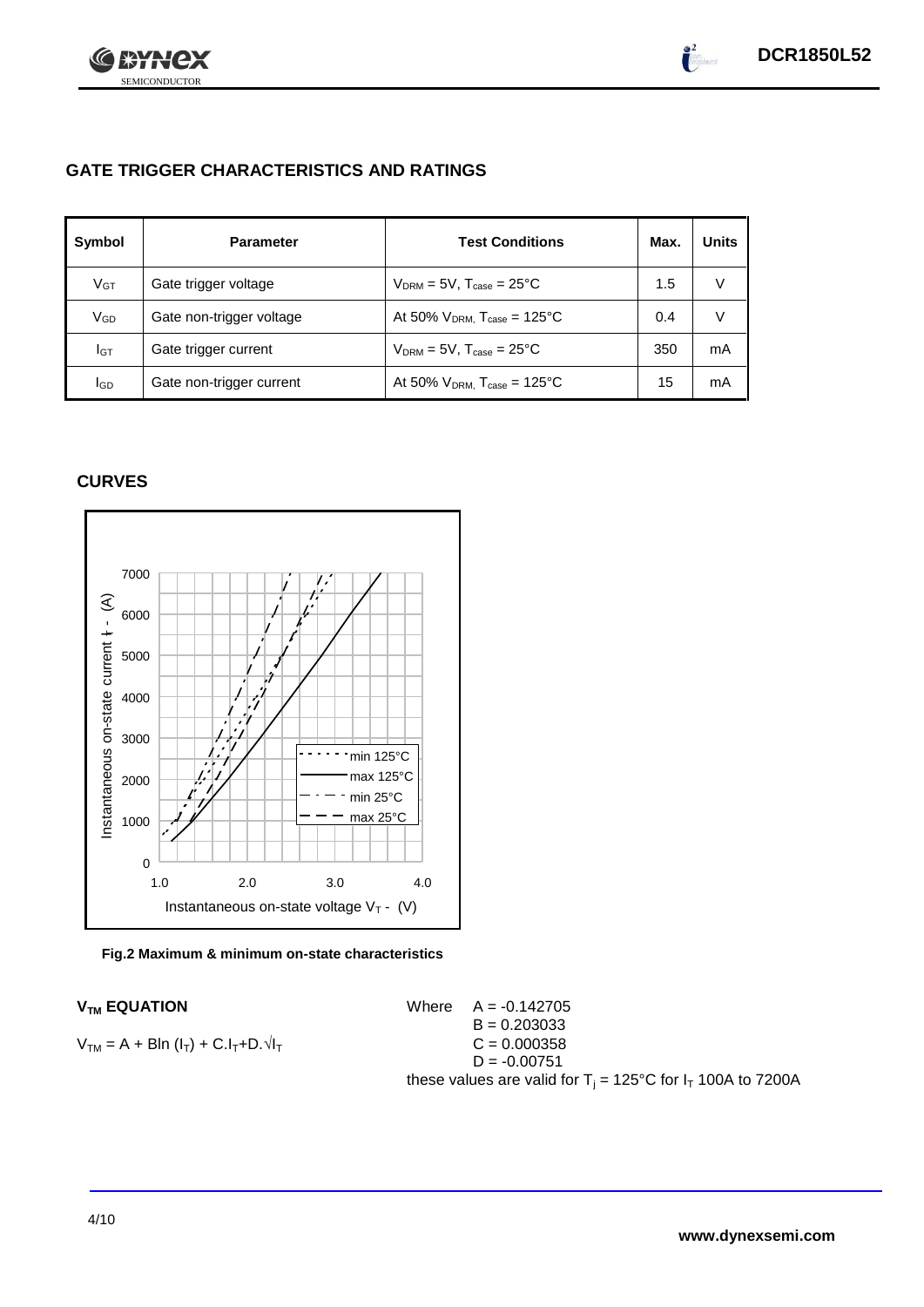



**Fig.5 Maximum permissible heatsink temperature, double side cooled – sine wave**

**Fig.6 On-state power dissipation – rectangular wave**

**DCR1850L52**

 $\int_0^2$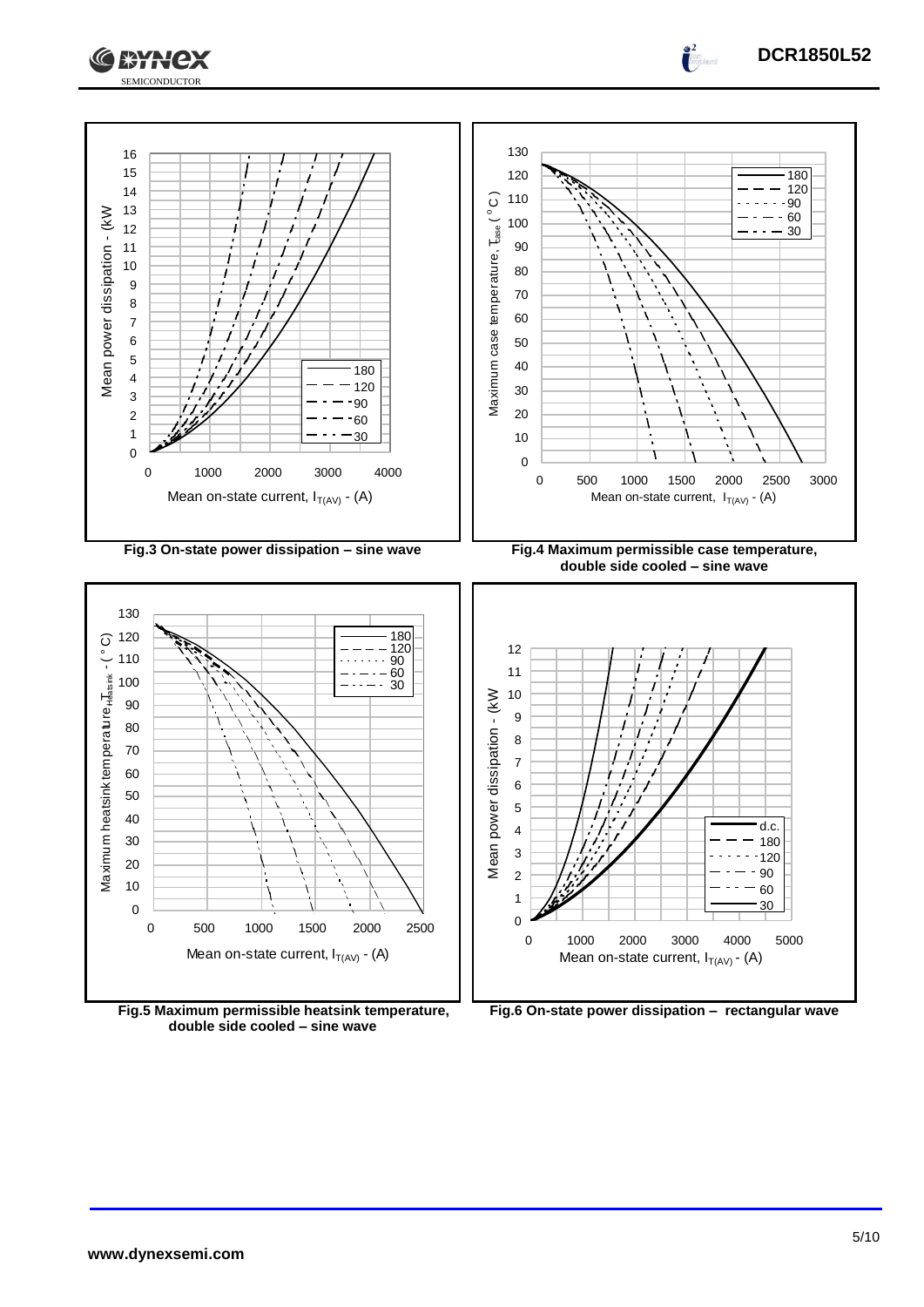

Maximum permissible case temperature  $_{\rm e, Js, e}$  -(° C)

Maximum permissible case temperature,

 $\overline{ds}_{e}$ -(°C)





| Double side cooled  | $R_i$ (°C/kW)                                         | 0.8342    | 2.6074    | 4.2073    | 4.041  |
|---------------------|-------------------------------------------------------|-----------|-----------|-----------|--------|
|                     | $\mathsf{\Gamma}_{\mathsf{i}}\left(\mathsf{s}\right)$ | 0.008639  | 0.0533503 | 0.3309504 | 1.612  |
| Anode side cooled   | $R_i$ (°C/kW)                                         | 0.9647    | 2.8312    | 4.9433    | 9.909  |
|                     | $T_i$ (s)                                             | 0.0096096 | 0.0627037 | 0.4198958 | 8.908  |
| Cathode side cooled | $R_i$ (°C/kW)                                         | 0.9285    | 2.9366    | 2.3581    | 26.683 |
|                     | $T_i$ (s)                                             | 0.0093033 | 0.0621535 | 0.3092235 | 5.835  |

## $\Delta R_{th(j-c)}$  Conduction

Tables show the increments of thermal resistance  $R_{th(j-c)}$  when the device operates at conduction angles other than d.c.

|  | Double side cooling |                           |       | Anode Side Cooling |                  |       |                           |             |       | Cathode Sided Coolino |  |
|--|---------------------|---------------------------|-------|--------------------|------------------|-------|---------------------------|-------------|-------|-----------------------|--|
|  |                     | $\wedge Z_{\text{th}}(z)$ |       |                    |                  |       | $\wedge Z_{\text{th}}(z)$ |             |       | $\Lambda Z_{th}$ (z)  |  |
|  | $\rho^{\circ}$      | sine.                     | rect. |                    | $\theta^{\circ}$ | sine. | rect.                     | $A^{\circ}$ | sine. | rect.                 |  |
|  | 180                 | 1.45                      | 0.98  |                    | 180              | 1.43  | 0.97                      | 180         | 1.44  | 0.97                  |  |
|  | 120                 | 1.68                      | 1.40  |                    | 120              | 1.66  | 1.39                      | 120         | 1.66  | 1.39                  |  |
|  | 90                  | 1.93                      | 1.64  |                    | 90               | 1.90  | 1.62                      | 90          | 1.91  | 1.63                  |  |
|  | 60                  | 2.16                      | 1.90  |                    | 60               | 2.12  | 1.88                      | 60          | 2.14  | 1.89                  |  |
|  | 30                  | 2.34                      | 2.19  |                    | 30               | 2.30  | 2.15                      | 30          | 2.31  | 2.17                  |  |
|  | 15                  | 2.42                      | 2.34  |                    | 15               | 2.37  | 2.30                      | 15          | 2.39  | 2.31                  |  |

| <b>Cathode Sided Cooling</b> |                           |       |  |  |  |  |
|------------------------------|---------------------------|-------|--|--|--|--|
|                              | $\Delta Z_{\text{th}}(z)$ |       |  |  |  |  |
| $\uptheta^\circ$             | sine.                     | rect. |  |  |  |  |
| 180                          | 1.44                      | 0.97  |  |  |  |  |
| 120                          | 1.66                      | 1.39  |  |  |  |  |
| 90                           | 1.91                      | 1.63  |  |  |  |  |
| 60                           | 2.14                      | 1.89  |  |  |  |  |
| 30                           | 2.31                      | 2.17  |  |  |  |  |
| 15                           | 2.39                      | 2.31  |  |  |  |  |

**Fig.9 Maximum (limit) transient thermal impedance – junction to case (°C/kW)**



 $\int_0^2$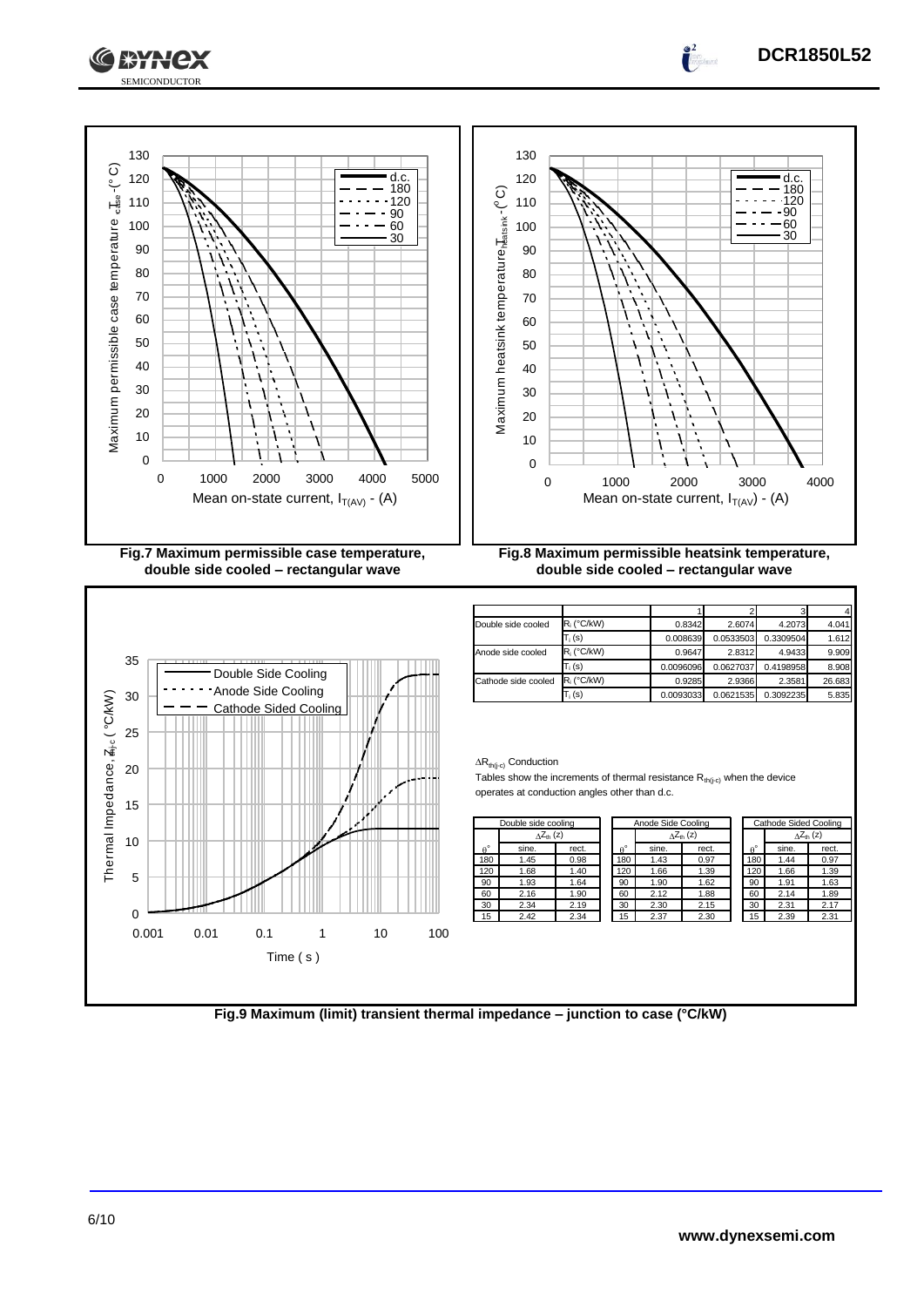



 $\int_0^2$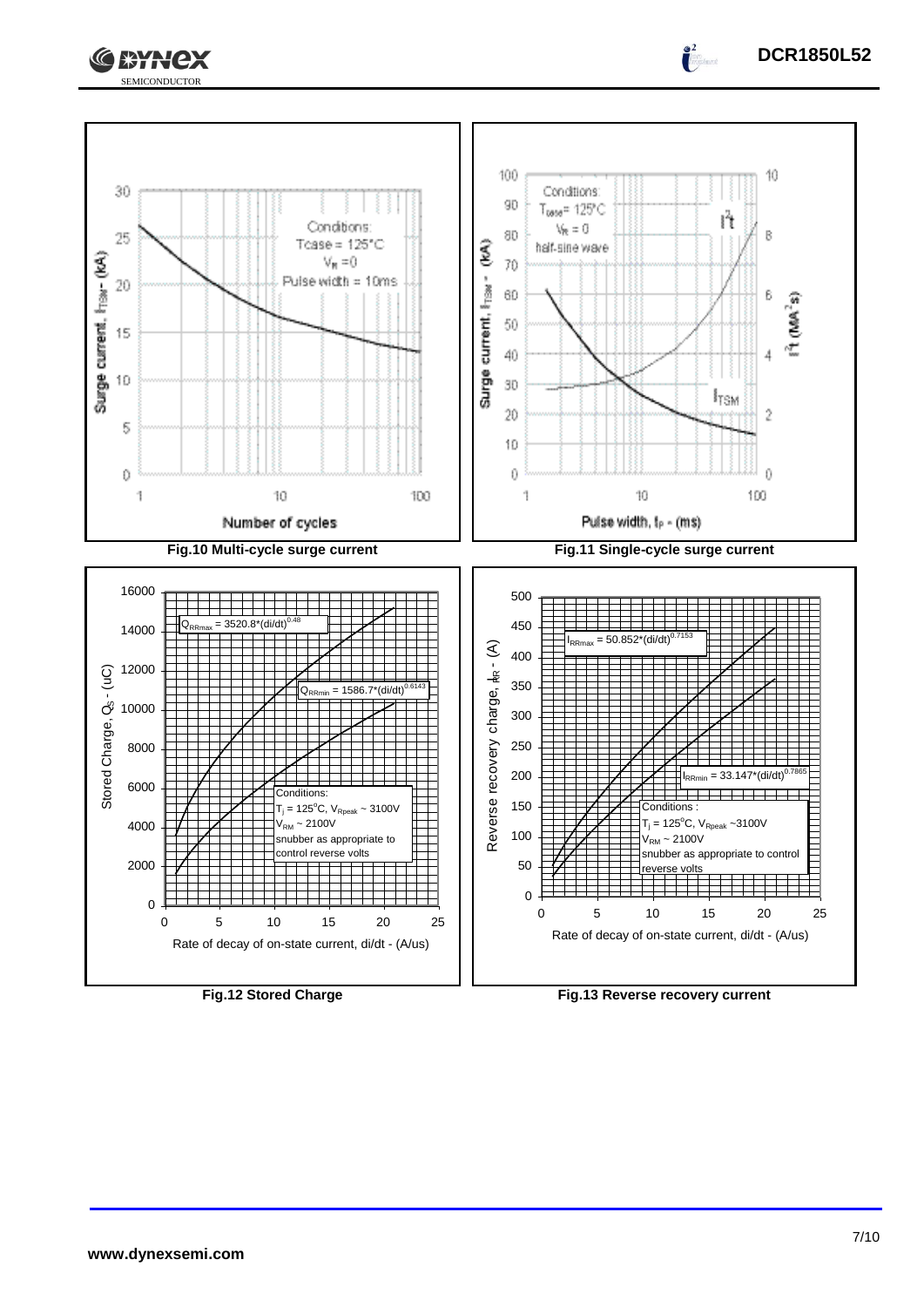

**Fig14 Gate Characteristics**



**Fig. 15 Gate characteristics**

**DCR1850L52**

 $\int_{0}^{2}$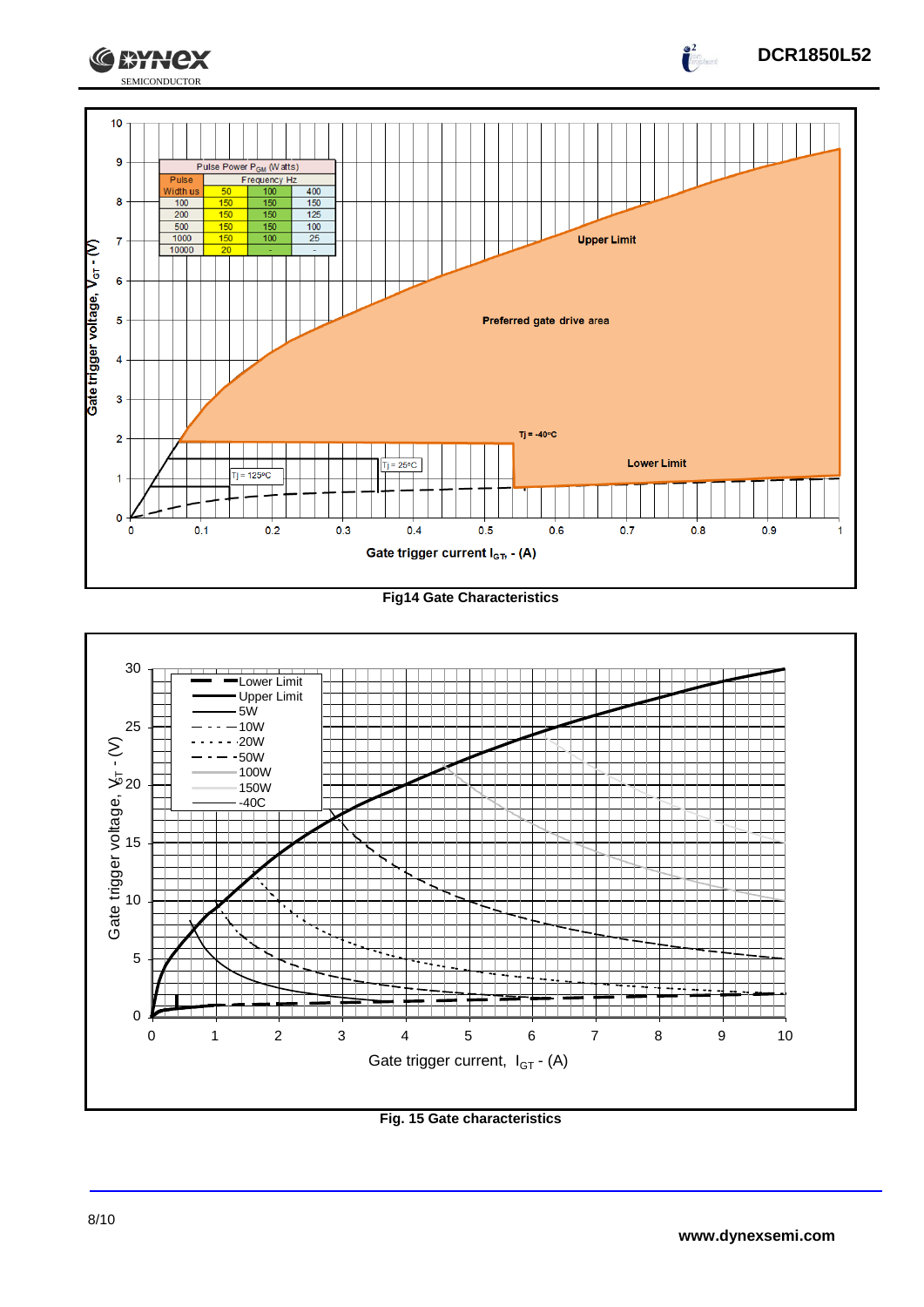

 $\int_0^2$ 

# **PACKAGE DETAILS**

For further package information, please contact Customer Services. All dimensions in mm, unless stated otherwise. DO NOT SCALE.



**Fig.16 Package outline**